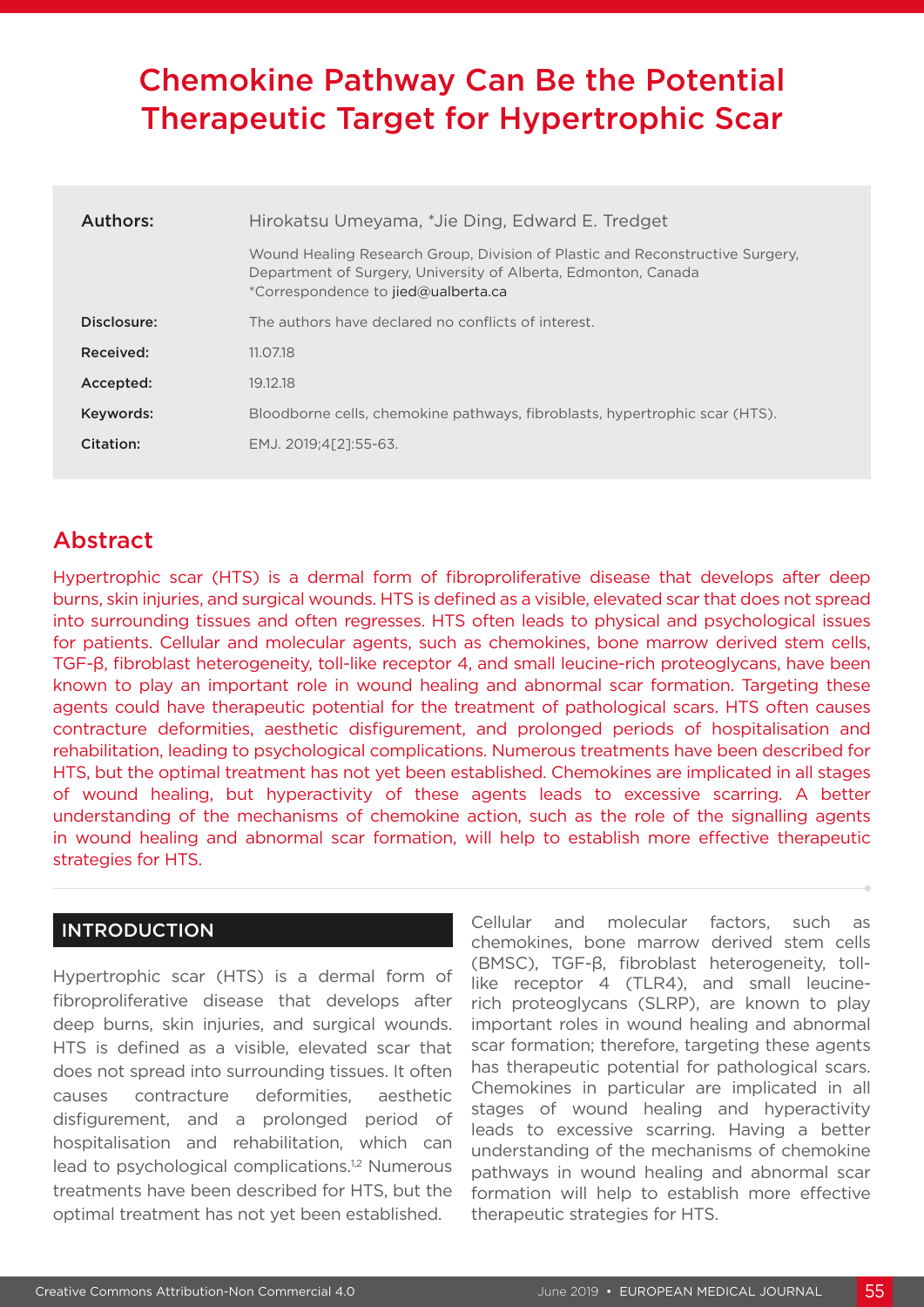This review will summarise cellular and molecular mechanisms in wound healing and HTS formation and describe the possibility of targeting the chemokine pathways as a therapeutic approach for HTS.

# WOUND HEALING AND HYPERTROPHIC SCAR FORMATION

Normal wound healing consists of four overlapping phases: haemostasis, inflammation, proliferation, and remodelling. Wound healing requires complex interactions among keratinocytes, fibroblasts, the extracellular matrix (ECM), and stem cell populations within the basal epidermis, appendages, and underlying mesenchyme.<sup>3</sup> These interactions are coordinated and regulated by a variety of molecules, including growth factors, cytokines, and chemokines.

The inflammatory phase presents as erythema, swelling, fever, and pain around wound sites, which usually lasts 2–4 days after injury. During inflammation, leukocytes leave adjacent blood vessels and migrate to the wound sites, where the cells facilitate the removal of both microorganisms and cellular debris and secrete a plethora of cytokines that are critical for proper healing. This phase of healing is mediated via growth factors, cytokines, and chemokines, which induce the recruitment of different cell types to the wound sites to promote wound healing.4

The proliferation phase involves fibroplasia, angiogenesis, and the formation of the ECM and the granulation tissue. Fibroplasia is the process whereby fibroblasts proliferate in the wound sites and excrete glycoprotein and collagen, which combine to form the ECM. Angiogenesis is essential to replace damaged capillaries and restore the supply of oxygen, blood constituents, and nutrients to wounded tissue; this process drives the return to normoxia and promotes fibroplasia.5 Angiogenesis simultaneously takes place, which involves the migration of endothelial cells to the wounded area. During the formation of granulation tissue, fibroblasts are activated and differentiate into myofibroblasts, which are highly contractile cells that produce an abundance of ECM proteins. Myofibroblasts contribute to wound contraction, which is an essential process in wound healing.

The remodelling phase begins 2–3 weeks after injury and can last for a year or more. During the remodelling phase, granulation tissue is converted into a mature scar. Type III collagen, the primary component of the granulation tissue, is replaced by type I collagen, which is the primary structural component of the dermis.<sup>6</sup> Disorganised collagen fibres are rearranged, cross-linked, and aligned along tension lines. Hypercellularity in remodelling wounds is reduced by apoptosis of residual inflammatory cells, vascular cells, and myofibroblasts.7

Pathological wound healing, mainly caused by chronic inflammation or infection, can lead to fibroproliferative disorders, such as HTS and keloids.<sup>8</sup> Increased vascular permeability, which is the result of dilatation of the gaps between the endothelial cells of the vascular wall, allows inflammatory cells to migrate into the wound site. This endothelial function is intensified by genetic mutation, systemic factors, and local factors, such as skin tension. Endothelial dysfunction increases the number of inflammatory cells and the levels of many soluble inflammatory factors that can enter the wound site, thereby increasing local inflammation.9 In some excess healing conditions, the myofibroblasts fail to undergo apoptosis, leading to their prolonged presence in the wound and production of excessive ECM, resulting in fibrosis and abnormal scar formation.<sup>10</sup>

### EPIDEMIOLOGY

It is estimated that HTS develops in up to 67% of burn patients with major burns, as defined by the American Burn Association (ABA). The rate is higher in non-white patients and the lowest incidence of HTS is found in patients with albinism.<sup>11</sup> Children have a higher rate of HTS formation than adults.<sup>12</sup>

### **AETIOLOGY**

An analysis of surgical burn treatment showed that burn depth, type of skin graft; delayed wound healing caused by infection or prolonged inflammation, and wound tension are risk factors for HTS.<sup>13,14</sup> BMI, non-Caucasian ethnicity, and scar related factors are positively associated with HTS formation. On the other hand, antihypertensive therapeutics and factors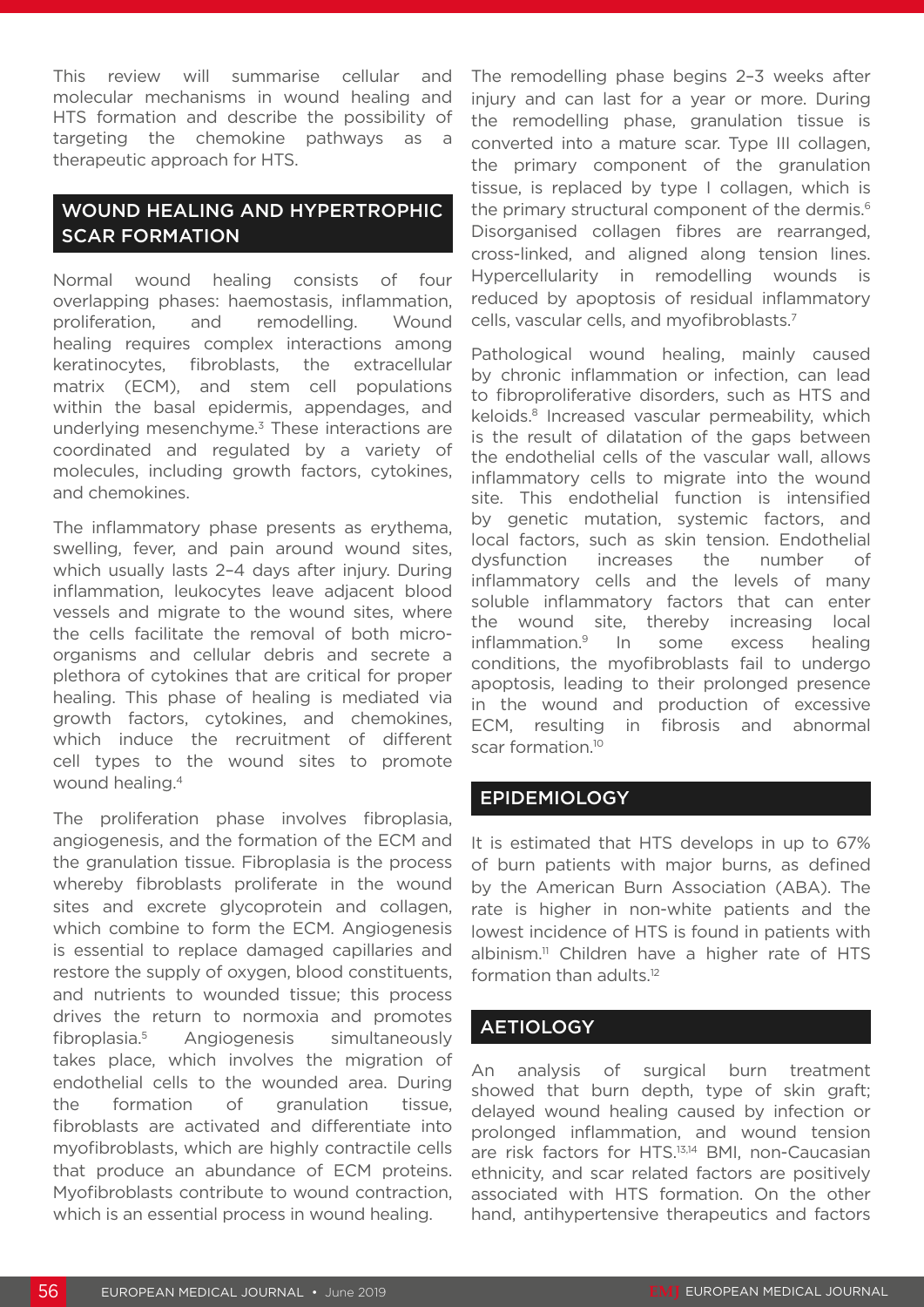influencing erythropoiesis were negatively associated with HTS formation in patients who underwent elective cardiothoracic surgery.15

# CLINICAL SYMPTOMS

Morphologically, HTS presents as a red, hyperaemic, elevated, firm scar and pruritic lesions that have an abnormal texture, which have lost the pliable and elastic attributes of healthy skin. HTS often causes contracture deformities, aesthetic disfigurement, a prolonged period of hospitalisation and rehabilitation, and psychological issues<sup>2,8</sup> (Figure 1).

### **HISTOLOGY**

The main histological features of HTS are a thicker epidermis and dermis; a lack of rete ridges in the epidermis; increased cell proliferation; excess blood vessel formation; and an atypical ECM, featuring increased collagen deposition and thin disorganised collagen fibres in the dermis (Figure  $2$ ).<sup>16</sup> Collagen bundles contain a greater amount of type III collagen than normal skin and are orientated parallel to the epidermal surface. Fibroblasts and myofibroblasts play essential roles in fibrotic diseases due to the ability of these cells to generate excessive collagen in abnormal wounds; additionally, fibroblasts are the primary contributors of collagen deposition at the wound site. Ultrastructural nodules and large numbers of myofibroblasts expressing alpha smooth muscle actin are seen in the histology of HTS.16

# CURRENT TREATMENTS

Numerous treatments have been described for HTS. Among the therapeutic options are surgical excision, pressure therapy, intralesional interferon, corticosteroids, bleomycin, 5-fluorouracil injections, combination of cryotherapy with intralesional triamcinolone acetonide, silicone gel sheeting, onion extract and heparin gel administration, and laser therapy.<sup>17</sup> Currently, the most widely accepted therapeutic modalities are surgery plus adjuvants, such as intralesional steroids, silicone gel sheeting, pressure, and radiotherapy. Despite these treatments, HTS remains difficult to manage and there is no universally accepted treatment regimen.17

### BONE MARROW DERIVED STEM CELLS IN HYPERTROPHIC SCARRING

BMSC, such as mesenchymal stem cells, endothelial progenitor cells, and fibrocytes, are involved in the wound healing processes, contributing to skin cells or releasing regulatory cytokines.18 By co-culturing layered fibroblasts with bone marrow derived-mesenchymal stem cells (BM-MSC), the BM-MSC enhanced the fibrotic behaviour of deep dermal fibroblasts.19 Otherwise, BM-MSC conditioned medium decreased expression of profibrotic genes, including connective tissue growth factor, plasminogen activator inhibitor-1, TGF-β1, and TGF-β2 in HTS fibroblasts. In contrast, the expression of antifibrotic genes, such as *TGF-β3* and *DCN*, were substantially enhanced.20

#### Hypertrophic scars



Figure 1: Hypertrophic scars in a 28-year-old woman with after a burn injury.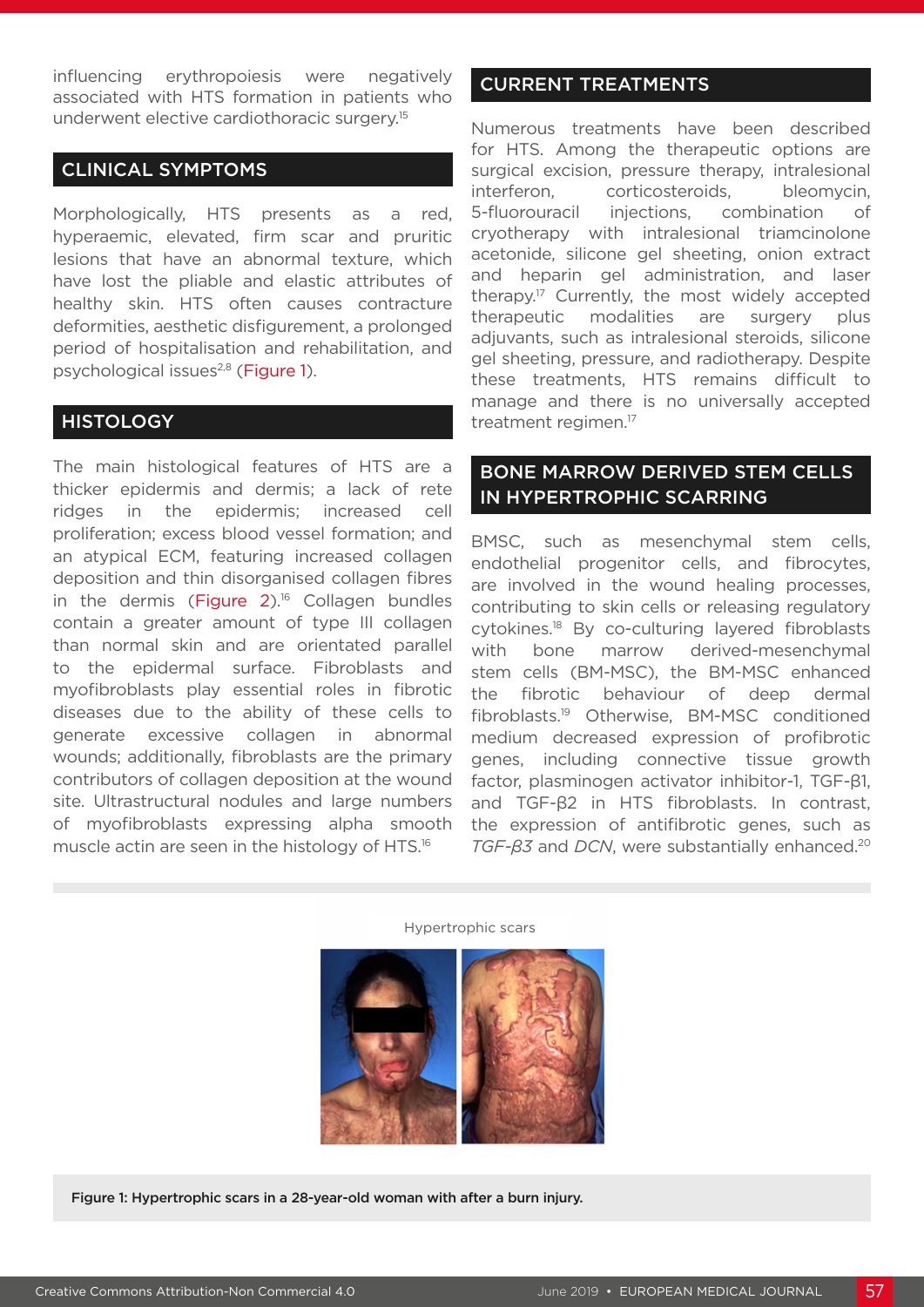

### Figure 2: High and low-resolution imaging of normal skin and hypertrophic scarring.

The main histological features of hypertrophic scarring are a thicker epidermis and dermis, lack of rete ridges in the epidermis, increased cell proliferation, excess blood vessel formation, and atypical ECM, such as collagen deposition, and thin disorganised collagen fibres in the dermis. Low resolution: 10x magnification; high resolution: 40x magnification.

ECM: extracellular matrix; HTS: hypertrophic scarring; NS: normal skin.

BM-MSC enhance wound healing and prevent HTS formation via inflammatory regulation, differentiation, and angiogenesis and/or release of paracrine factors.19 These studies suggest the involvement of BM-MSC in the pathogenesis of hypertrophic scarring and suggest their therapeutic potential for HTS.

### TGF-β IN HYPERTROPHIC SCARRING

TGF-β has recently been shown to be a key factor in modulating contraction in normal skin fibroblasts.<sup>6</sup> There are three mammalian isoforms of the growth factor: TGF-β1, TGF-β2, and TGF-β3; each of the isoforms have different effects on the same cells. TGF-β strongly promotes the chemotaxis of fibroblasts to the site of inflammation to produce ECM proteins. Myofibroblasts are an important source of ECM in the development of fibrosis. The transition from fibroblasts to myofibroblasts is influenced by TGF-β1, which is a profibrotic mediator and regulator of the

wound healing processes at cellular level, including the regulation of proliferation, differentiation, migration, cell survival, and angiogenesis.6 Dysregulation of TGF-β production or activity can cause abnormal fibrosis. Fetal wounds, which heal without scarring, contain lower levels of TGF-β than adult wounds. HTS tissue expressed five times as much TGF-β1 mRNA as normal skin tissue. *In vitro* cultured fibroblasts derived from the HTS also expressed TGF-β1 mRNA at a level significantly higher than that of the normal fibroblasts.<sup>21</sup> In fetuses that heal without a scar, the ratio of TGF-β3 to the TGF-β1 and TGF-β2 isoforms is high, while in wound healing, the ratio of TGF-β3 to TGF-β1 and TGF-β2 is low, with expression of TGF-β3 emerging at a later stage of the healing process.22 TGF-β3 is a potential mediator of scar reduction and improvement, with the isoform having been used in a surgical model of cleft lip in mouse and sheep fetuses.<sup>23</sup> Human recombinant TGF-β3 (avotermin) was shown to promote the regeneration of normal skin and improve scar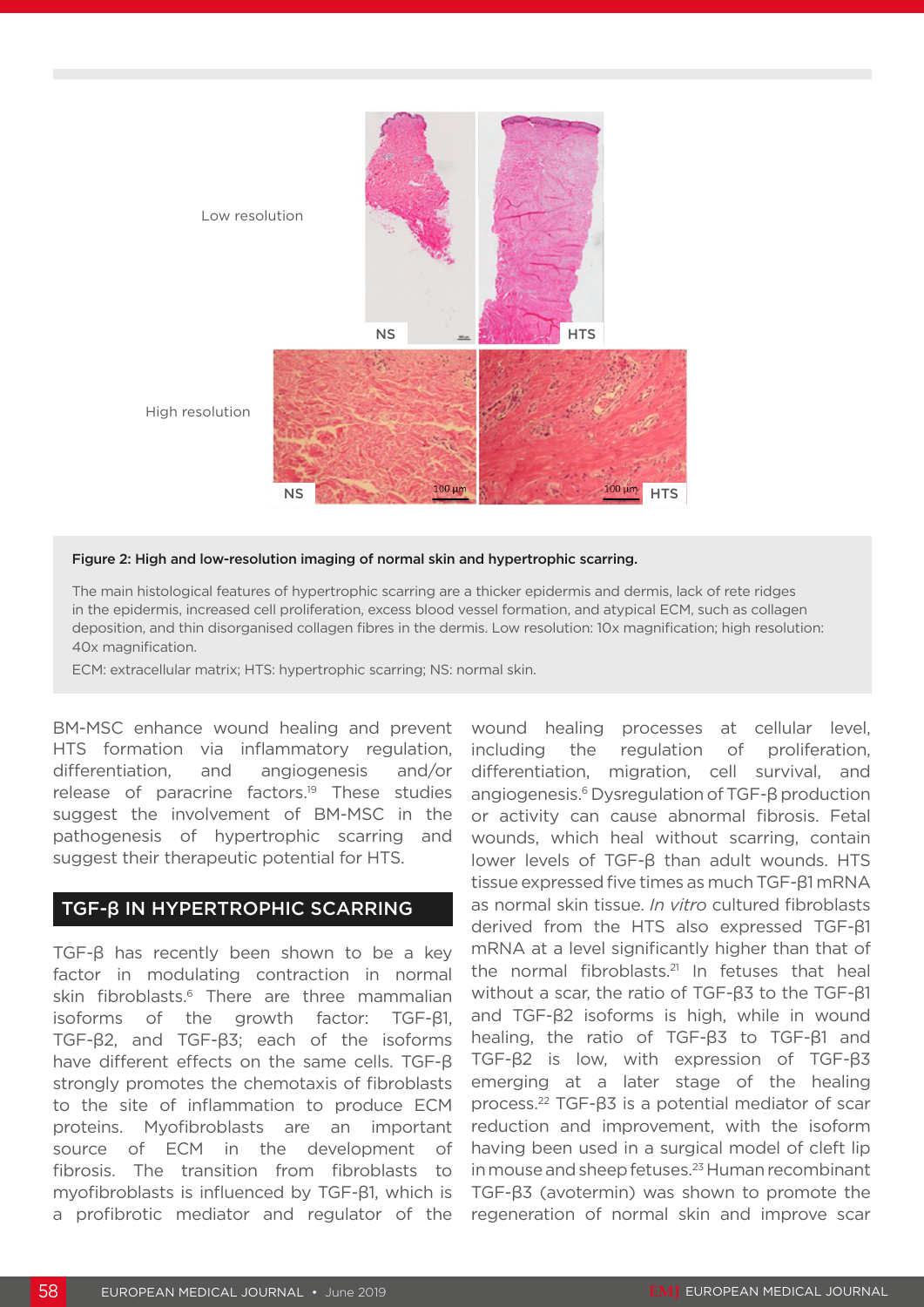appearance in Phase I and II trials.24 Both *in vitro* and *in vivo* models have demonstrated that avotermin affects a number of processes, including the inflammatory response, cell migration, and protein deposition in the ECM, which collectively result in scar improvement. However, avotermin failed in Phase III clinical trials.<sup>24</sup>

Bone morphogenetic proteins and activins belong to the TGF-β superfamily and are involved in almost every phase of wound healing. These molecules promote epidermal hyperthickening and re-epithelialisation, keratinocyte proliferation, granulation tissue formation, epithelial to mesenchymal transition, and ECM production. Activins are upregulated after skin injury and production of these proteins is increased in HTS.25

### FIBROBLAST HETEROGENEITY IN HYPERTROPHIC SCARRING

Fibroblasts synthesise the ECM of connective tissue and play an essential role in maintaining the structural integrity of most tissues. Fibroblasts isolated from different tissues in the body belong to morphologically and functionally heterogeneous subpopulations. Furthermore, these differences seem to be dictated by the local biological and physical microenvironment the fibroblasts reside in. *In vitro*, deep dermal fibroblasts were found to contain higher levels of mRNA of type 1 collagen, alpha smooth muscle actin, TGF-β, stromal cell-derived factor 1, and tissue inhibitor of metalloproteinase 1, an inhibitor of collagenase.<sup>19</sup> Furthermore, deep dermal fibroblasts express a higher number of TGF-β type II receptors; have lower collagenase activity; and produce more fibrotic factors, including TGF-β1, connective tissue growth factor, osteopontin, biglycan, and versican, and less antifibrotic SLRP.<sup>19</sup> Fibroblast heterogeneity is necessary for scarless wound healing, complete restoration of native tissue architecture in the fetus and oral mucosa, and excessive scar formation, such as that seen in HTS and keloids.<sup>3</sup>

# TOLL-LIKE RECEPTORS IN HYPERTROPHIC SCARRING

It is understood that prolonged inflammation contributes to HTS formation. Fibroblasts

regulate immune and inflammatory responses through TLR4, which is activated by lipopolysaccharide through adaptor molecules, leading to NFκB and mitogen-activated protein kinase activation, cytokine gene transcription, and co-stimulatory molecule expression, which results in inflammation. Dermal fibroblasts from HTS express TLR, and the associated intracellular signalling molecules express at a higher level than normal. As a result, lipopolysaccharidestimulated fibroblasts express proinflammatory cytokines, including prostaglandin E2, IL-6, IL-8, and monocyte chemoattractant protein-1, which cause persistent inflammation in burn-injured tissue, thus contributing to HTS development.26

# EXTRACELLULAR MATRIX COMPONENTS IN HYPERTROPHIC **SCARRING**

The ECM is a non-cellular, three-dimensional, macromolecular network composed of collagens, elastin, fibronectin, laminins, proteoglycans/glycosaminoglycans, and several other glycoproteins. The ECM has many functions, such as storage and delivery of growth factors and cytokines, tissue repair, and various other physiological functions. Abnormal ECM reconstruction leads to HTS.<sup>27</sup> The breakdown of the ECM is an essential component of wound healing and scar formation. Matrix metalloproteinases (MMP), classified by their substrate specificity, catalyse the hydrolysis of major ECM molecules. Furthermore, MMP affect many biological functions by regulating growth factors and their receptors, cytokines and chemokines, cell surface proteoglycans, and other enzymes. MMP are secreted by keratinocytes, fibroblasts, and inflammatory cells during the wound healing process. Mice deficient in MMP, including MMP-3, MMP-8, and MMP-14, showed delayed or impaired wound healing. In HTS, MMP-1, MMP-2, and MMP-9 are decreased and tissue inhibitors of MMP-1 are increased.27

SLRP, such as decorin, biglycan, fibromodulin, and lumican, are ECM molecules that bind to type I collagen to regulate collagen fibrillogenesis and inhibit TGF-β1 fibrogenic activity.6,28 Under healthy conditions, higher levels of decorin and fibromodulin have been found in the superficial layers of the skin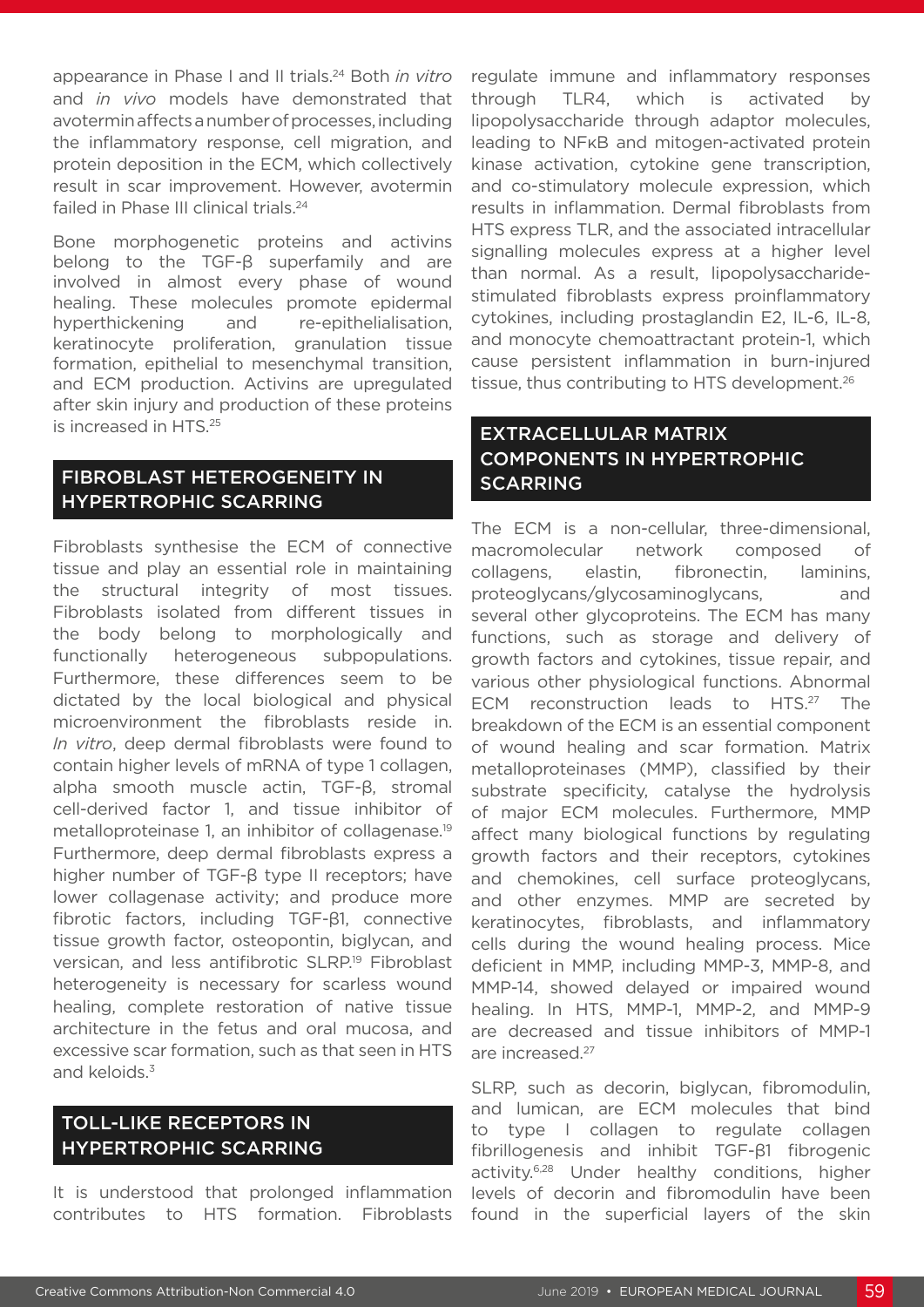compared with levels recorded in the deeper dermal layers. There is an increased expression of biglycan, fibromodulin, and lumican in the basement membrane and around basal epithelial cells. These proteoglycans are absent or weakly expressed in HTS compared to normal skin. Decorin knock-out mice showed a significant increase in the number of fibroblasts in their periodontal ligaments compared with wildtype mice. Decorin deficiency leads to impaired angiogenesis in injured mouse corneas. These findings suggest that down-regulation of SLRP after deep injuries to the skin play an important role in the development of HTS.28

# THE ROLES OF THE CHEMOKINE PATHWAY IN HYPERTROPHIC SCARRING

In recent years, many scientific research papers have described the roles of chemokines in the wound healing processes but also various other biological processes and diseases, such as HIV-1, cardiovascular diseases, cancer, atherosclerosis, inflammatory bowel diseases, and rheumatoid arthritis.29-31 Chemokines are a family of small chemotactic cytokines, 8–10 KDa in size, which have been classified into four main subfamilies: C (XCL), CC (CCL), CXC (CXCL), and CX3C (CX3CL) chemokines. The chemokines play critical roles in many basic biological processes, including leukocyte trafficking and homing, tumourigenesis and metastasis, inflammation, autoimmune response, and viral infection.29-31

The normal wound healing processes are regulated by numerous bloodborne cells; the recruitment of these cells is tightly regulated by chemokines. The chemokines are important modulators of each phase in human wound healing.4,29,32 A lack of regulation of the chemokine network can result in chronic inflammation, dysregulation of vessel development, and establishment of a chronic environment that leads to impaired healing, such as HTS, keloids, scleroderma, psoriasis, and various types of fibrosis and chronic wounds.10 HTS is hypercellular due to increased numbers of fibroblasts and the recruitment of peripheral non-haematopoietic cells. The recruitment of bloodborne cells suggests that chemokines may have roles during HTS development.<sup>32</sup>

After injury, the haemostasis phase starts immediately, and platelets and plasma fibronectin are released along with prothrombin to form a clot. During this phase, CXCL4 plays an important role. CXCL4 has weak chemotactic potency, but it is strongly involved in angiogenesis, haematopoiesis suppression, inhibition of collagenase activity, and accumulation of deleterious lipoproteins at sites of vascular injury. CXCL4 inhibits local antithrombin III activity and promotes coagulation by neutralisation of heparin-like molecules on the endothelial surface of blood vessels.4,29,32

The inflammatory phase is mediated via growth factors, cytokines, and chemokines, which induce the recruitment of different cell types to the wound sites to promote healing.<sup>10</sup> Recruitment of proinflammatory cells, such as neutrophils and macrophages derived from monocytes, to the injured sites is necessary to remove debris and kill bacteria through phagocytosis and free radical production. These leukocytes are mainly directed by CXC chemokines, such as CXCL1, CXCL5, and CXCL8, that are stored in blood platelets and are immediately released upon cell activation. CXCL8 was the first chemokine identified as a mediator of the directional migration of leukocytes to sites of inflammation and injury. CXCL8 also activates endothelial permeability through both modulation of adherens junction endothelial cell adhesion and subsequent cell contractions that promote leukocyte diapedesis from the circulation.30 In humans, CXCL8 is one of the main chemoattractants for neutrophils through both the CXCR1 and CXCR2 receptors and stimulates neutrophil activation through CXCR1.31,33

Neutrophil chemotaxis is followed by monocyte chemotaxis to the wound sites, primarily via the CCL2 protein: monocyte chemoattractant protein-1. Monocyte chemoattractant protein-1 is released by neutrophils during the early stages of wound healing, by the monocytes themselves, and by keratinocytes during the later stages of wound healing. $34$  In the wound sites, monocytes differentiate into macrophages, which phagocytose apoptotic neutrophils and other dead cells, and secrete cytokines, growth factors, and chemokines that promote the latter stages of inflammation and wound repair. Macrophages also stimulate angiogenesis and fibroplasia and ECM production.35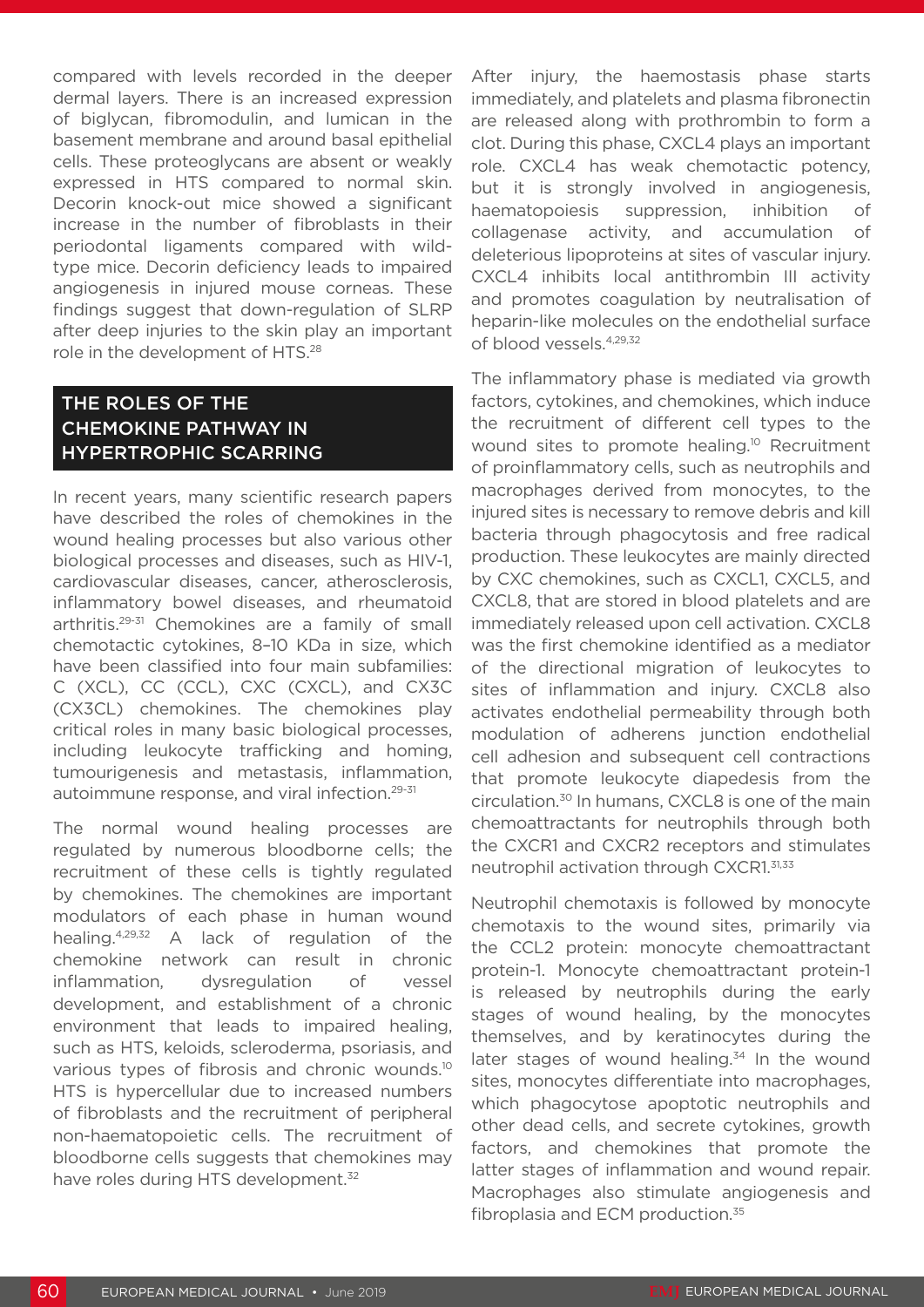

#### Figure 3: Collagen fibre morphology in the dermis of xenografts.

Representative Masson's trichrome stain images for collagen fibres in the dermis of xenografts. Masson's trichrome stain was performed in paraffin-embedded human normal skin, human hypertrophic scarring, and xenograft biopsies collected from mice treated with CTCE-9908 or vehicle at 2 and 8 weeks after grafting, which stains keratin red, collagen green, cell cytoplasm pink, and cell nuclei dark brown.

HTS: hypertrophic scarring; NS: normal skin.

Re-epithelialisation occurs during inflammation and the formation of the granulation tissue. The process involves keratinocyte migration and proliferation to cover the wound area. CXCL11 and its receptor CXCR3 are expressed by basal keratinocytes during re-epithelialisation and promote re-epithelialisation as a mediator of epidermal-dermal communication during wound repair.4,36 CXCR3 knock-out mice showed delayed re-epithelialisation and basement membrane regeneration after wounding.36

CCL2 binds CCR2 presented on endothelial cells and has a role in angiogenesis. CCL2 is produced by a number of cell types, including fibroblasts and endothelial, epithelial, smooth muscle, mesangial, astrocytic, monocytic, and microglial cells. This pathway mediates neovascularisation by affecting membrane type 1-MMP.<sup>37</sup> This pathway also regulates migration and infiltration of monocytes into the foci of active inflammation in the wound healing process,<sup>38</sup> and has a pathogenic role in the induction of multiple types of fibrosis, such as HTS, keloids, scleroderma, liver cirrhosis, atherosclerosis, pulmonary fibrosis, renal fibrosis, and colon fibrosis. CCL2 knock-out mice form minimal scars, indicating that the inflammatory chemokine pathways are a major mechanism by which focal adhesion kinase mechanotransduction induces fibrosis.39

CCL5 (regulated on activation, normal T cell expressed and secreted) interaction with CCR5 also has a role in angiogenesis. CCL5 increases vascular endothelial growth factor expression and production of human osteosarcoma cells.40 CCR5 is expressed on the surface of various immune cells, including macrophages, monocytes, microglia, dendritic cells, and active memory CD4+ T cells. Endothelial progenitor cell recruitment to the wound site is regulated by CCR5.41 In mice, *CCR5* gene expression and its ligands are upregulated at the wound site and the CCR5 protein is exclusively detected in macrophages and endothelial cells. Deficiency of CCR5 reduced endothelial progenitor cell recruitment and attenuated neovascularisation and collagen production in skin wounds. This resulted in delayed wound healing.41

CXCL12 (stromal cell-derived factor-1) is expressed in the epidermis, dermis, hair follicles, blood vessels, and sweat glands. CXCL12 specifically binds to CXCR4 receptors on endothelial cells and induces endothelial cell chemotaxis, which is important for vascularisation. CXCL12 is involved in the homing of BMSC to the wound site during skeletal,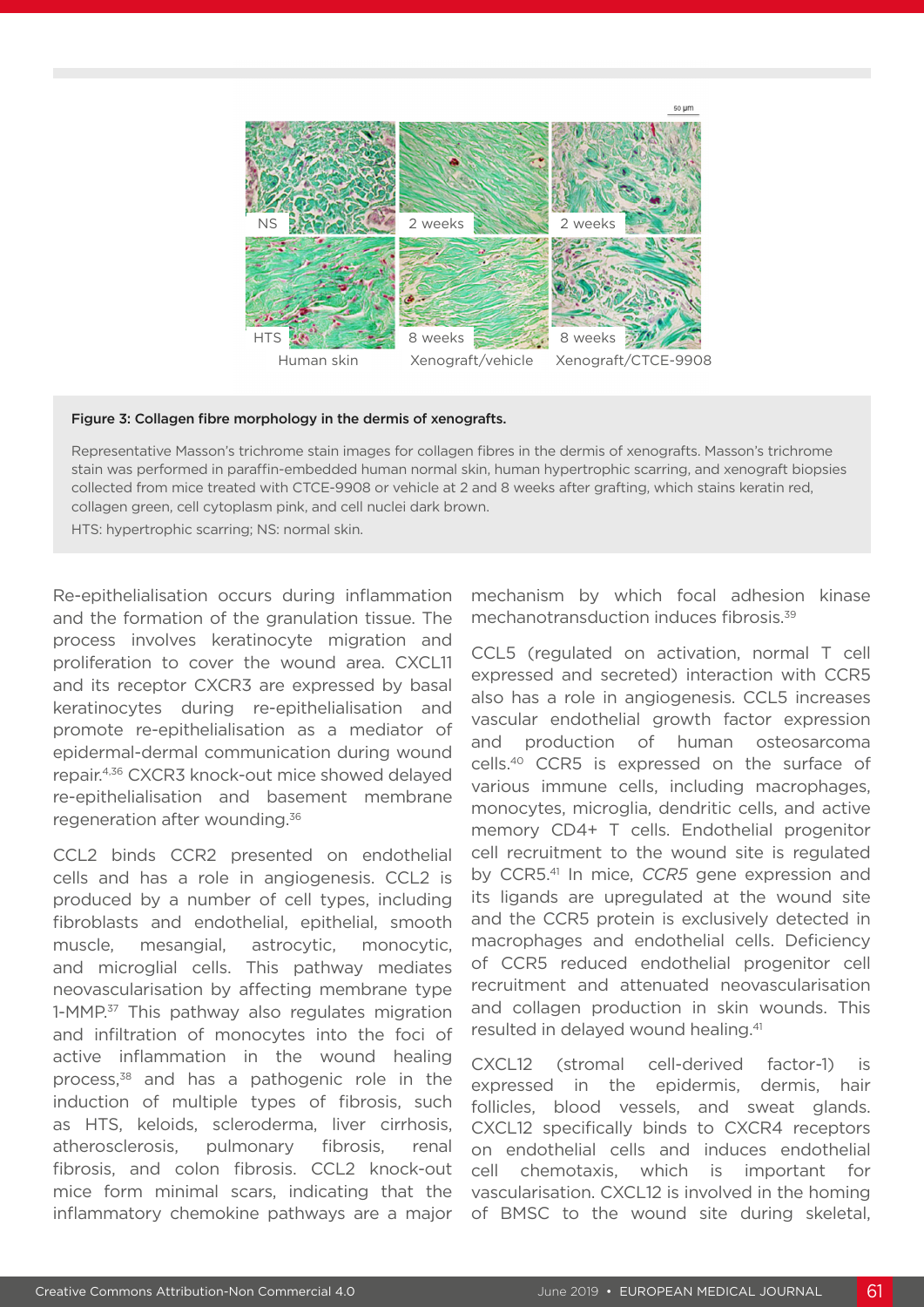myocardial, vascular, lung, and skin wound repair via CXCR4.29

The CXCL12–CXCR4 pathway is involved in the development of HTS by promoting the migration of activated CD14+ CXCR4+ cells from the bloodstream to wound sites, where these differentiate into fibrocytes and myofibroblasts, contributing to the development of HTS.42 Local dermal fibroblasts are activated by inflammatory signals after injury and produce CXCL12, which attracts CXCR4-expressing monocytes to the wound site from the systemic circulation. The CXCL12–CXCR4 pathway is upregulated during wound healing in burn patients and in HTS tissue compared with normal skin.42 Blocking the CXCL12–CXCR4 pathway by CTCE-9908 (a CXCR4 antagonist) minimised HTS formation in mouse model. CTCE-9908 reduced the accumulation of macrophages and myofibroblasts, enhanced the remodelling of collagen fibres, and downregulated the gene and protein expression of fibrotic growth factors in the skin grafts $43$ (Figure 3). The endogenous stem cell mobilisation produced by AMD3100 (CXCR4 antagonist) and low-dose tacrolimus reduced the time to complete healing of full-thickness wounds by 25% in mice and resulted in fewer scars.<sup>44</sup>

In the remodelling phase, reduction in hypercellularity is controlled by the interaction of CXCL10 and CXCL11, which are respectively produced by maturing endothelium and keratinocytes, with the CXCR3 receptor.4,37 Stimulation of CXCR3 signalling converts fibroblasts from a migratory to a contractile state after an increase of mature dermal collagen fibres, increases keratinocyte migration by activation of m-calpain, and inhibits endothelial cell migration and proliferation.<sup>4</sup> In an in vivo study,<sup>45</sup> full-thickness excisional wounds in CXCR3 knock-out mice healed with dermal hypercellularity and presented with immature matrix components. They also presented with poor remodelling and reorganisation of collagen, which resulted in a healed dermis that lacked tensile strength. It is hypothesised that hypertrophic scarring results from the fibroplasia and its overproduction of ECM, secondary to abnormalities in epidermal-dermal communication. Signalling through the CXCR3 receptor plays a major role in wound maturation; the absence of this signalling system results in an immature and hypercellular dermis, and HTS characterised by ongoing wound regeneration, cellular proliferation, and scars in which immature matrix components are undergoing increased turnover resulting in a chronic inflammatory process.45

POTENTIAL THERAPEUTIC STRATEGY FOR HYPERTROPHIC SCARRING IN THE FUTURE: TARGETING CHEMOKINE PATHWAYS

Chemokines are essential for wound healing and scar formation by coagulation, leukocyte infiltration, re-epithelialisation, angiogenesis, stem cell recruitment, collagen reorganisation, and lymphocyte-mediated immune response. After dermal injury, bloodborne cells are recruited to the wound sites from systemic circulation by chemokines, such as CXCL12, which is released from dermal fibroblasts. These cells are considered as progenitor cells of macrophages and fibrocytes and contribute to not only wound healing but also hypertrophic scarring. The regulation of these processes by inhibition of chemokine pathways, including the CXCL12–CXCR4, CCL2–CCR2, and CCL5–CCR5 mechanisms, has the potential to reduce hypertrophic scarring. These pathways are a potential therapeutic target for HTS.

#### References

- 1. Zhu Z et al. The molecular basis of hypertrophic scars. Burns Trauma. 2016;4:2.
- 2. Alrobaiea SM et al. A novel nude mouse model of hypertrophic scarring using scratched full thickness human skin grafts. Adv Wound Care

(New Rochelle). 2016;5(7):299-313.

- 3. Sriram G et al. Fibroblast heterogeneity and its implications for engineering organotypic skin models in vitro. Eur J Cell Biol. 2015;94(11):483-512.
- 4. Behm B et al. Cytokines, chemokines

and growth factors in wound healing. J Eur Acad Dermatol Venereol. 2012;26(7):812-20.

5. Greaves NS et al. Current understanding of molecular and cellular mechanisms in fibroplasia and angiogenesis during acute